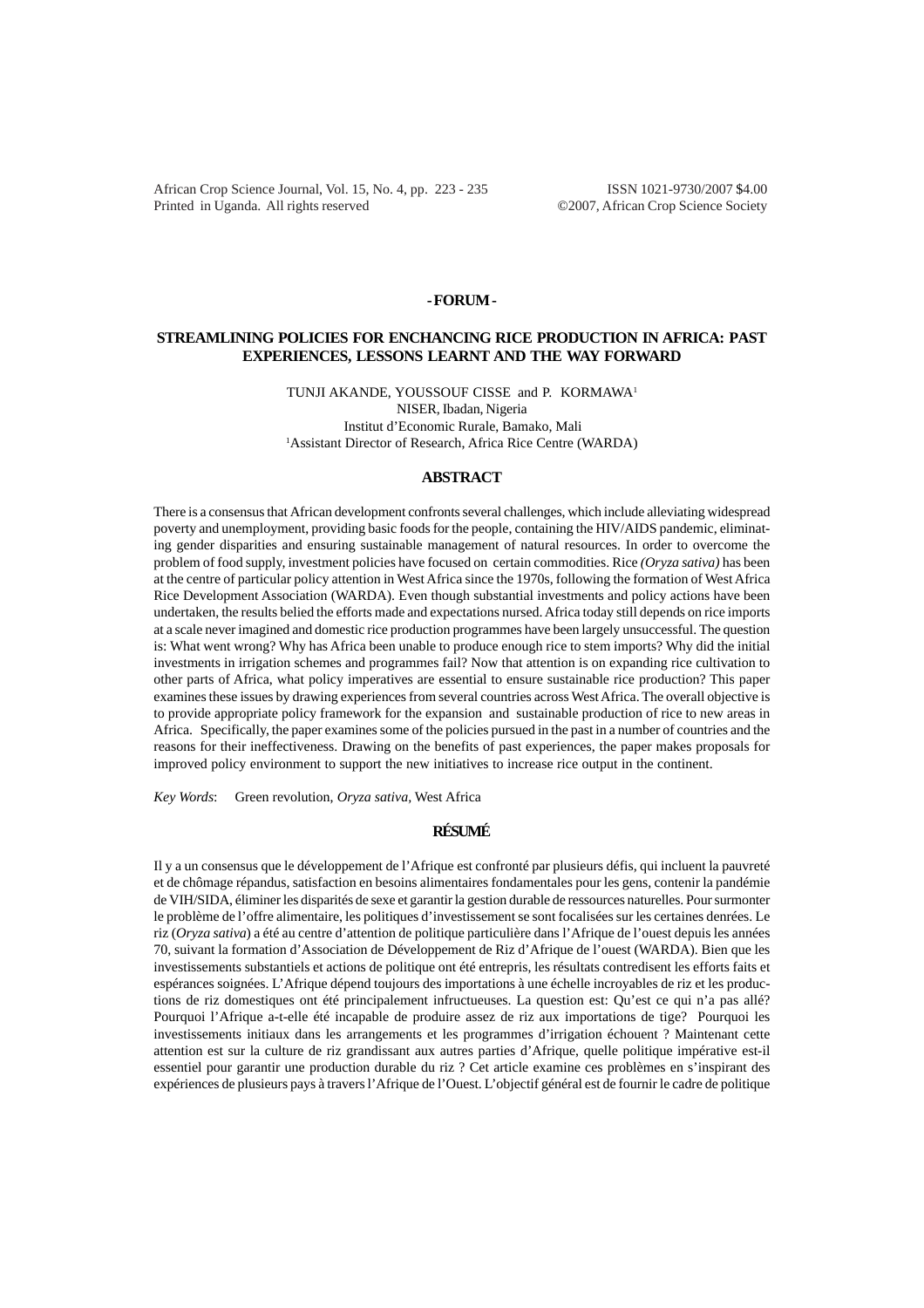approprié pour l'expansion de riz aux nouveaux secteurs en Afrique et pour la production durable dans ces nouveaux secteurs. En particulier, cet article examine certaines politiques poursuivies dans le passé par un nombre de pays et les raisons pour leur inefficacité. En s'inspirant des bonnes expériences passées, cet articles fait des propositions pour améliorer l'environnement de politique pour soutenir les nouvelles initiatives d'augmenter la production de riz sur le continent.

*Mots Clés*: La révolution verte, *Oryza sativa,* l'Afrique de l'Ouest

#### **INTRODUCTION**

There is a consensus that Africa's development confronts several challenges, which include alleviating widespread poverty and unemployment, providing basic foods for the people, containing the HIV/AIDS pandemic, eliminating gender disparities and ensuring sustainable management of natural resources. Most of these problems are largely contemporary as they did not constitute any concern for the African leaders at independence (UNEP, 2005). Food which today occupies a position of grave concern was initially treated with benign neglect as it failed to attract attention in the various schemes and programmes designed to initiate a rapid transformation of the economy and society in each country (Onyenweaku, 1980). However, it soon dawned on the leaders that food could be taken for granted only at the peril of national development. Certain events brought this reality home more poignantly, as we summarize below:

- The unprecedented OPEC threefold price increases on crude petroleum in the early 1970s led to increased general price levels worldwide and inevitably damaged the already fragile economies of the developing countries including those in Africa (World Bank, 1986). What this meant was that existing and prospective farm investors faced a high cost production profile, while the prospect of maximizing profits or earning remunerative income was dimmed.
- There was a severe environmental problem, the Sahelian drought of 1974, which adversely affected agricultural production in most of West Africa. Agricultural production was particularly more precarious in countries located along the fringes of the Sahel,

countries like Senegal, Mali, Burkina Faso, Niger and Chad. The repercussion was that water shortages impaired irrigated and lowland rice cultivation.

• Areas were expressing strong demand for exotic food items including imported rice which was found more palatable and more easily handled than the more common coarse grains. This necessitated increased importation of various food items, particularly dairy products and rice from the international market.

What perhaps compounded the situation was the initial policy orientation of all the emerging independent countries in Africa. This was the adoption of import substitution as strategy for economic development. The strategy attempted to replace imports with local production with the purpose of conserving foreign exchange and developing local entrepreneurial capacity (Randolph and Edwin, 1995). Good intentioned it certainly was, but the strategy was formulated wrongly around the development of an urban industrial production base. It was not surprising that the strategy sooner rather than later engendered overvalued exchange rates, inefficient price controls, protectionist measures, high taxes and a variety of subsidies, all of which had negative impact on agriculture. There was also a pervading illusion that because these countries are resource-surplus, they automatically have comparative advantage. Unsubstantiated claims were, therefore, being made about the ability of African countries to produce at a competitive cost level. Having perceived the food problem as capable of upturning the development efforts in general, African countries decided to focus deserved attention on food production with the sole objective of achieving self -sufficiency in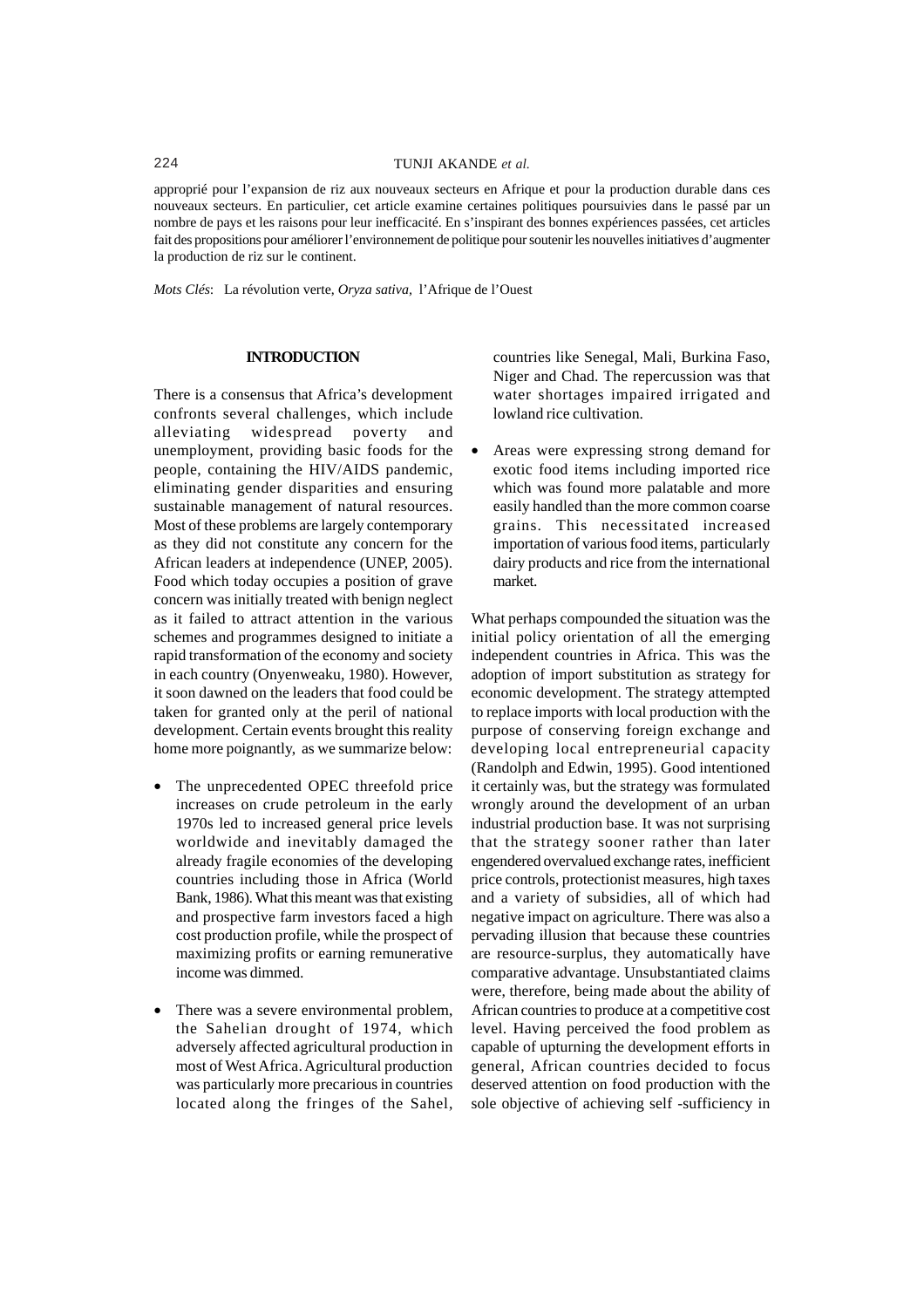basic commodities and in the process stem the huge outflow of scarce foreign reserves being expended on food imports (Randolph, 1997).

The demand for rice *(Oryza sativa)* in sub-Saharan Africa in general is growing much faster than for any other grain with both the rich and the urban poor relying on it as a major source of calories (WARDA, 2003; 2004). Its production and consumption have generally increased over the years, from a status of mere occasional meal to being a major staple. The Food and Agricultural Organisation of the United Nations (FAO) submitted that the substitution of rice for coarse grains and traditional roots and tubers has fueled growth in demand at an annual rate of about 5%. Urbanisation and changes in employment patterns and life style are critical in consumer behaviour patterns which seeks for more rice than any other food grain. The preferential behaviour of consumers has meant that social stability may be impaired were rice to become suddenly unavailable or unaffordable. What is generally clear is that rice availability and rice prices impact directly on the welfare of the poorest West African consumers who are the least food secure in the region. Because consumption runs ahead of local production, imports have become inevitable and occur at annual growth rate of about 8%. In the early 1990s West Africa was importing rice to the tune of about 2.6 million metric tons annually, representing an estimated \$750 million in scarce foreign exchange being taken away from the region. Since the beginning of the new millennium imports have further soared, with the FAO predicting that as much as 4 million tons of rice may be imported annually into the region.

Against the above situation, it is not surprising that production of rice from local efforts has preoccupied policy makers in the region for many years. This is more so because of the suitability of most of the agro-ecological and climatic regions of West Africa for rice cultivation. Indeed, the establishment of the West Africa Rice Development Association (WARDA) in the early 1970s was to encourage research and development efforts for increased rice productivity in the region. However, in spite of several rice-targeted integrated agricultural programmes initiated in the countries, rice

production in the region is far from reaching the self-sufficiency level that is envisaged and planned. The situation has provoked numerous socio-economic investigations and assessments with the hope of identifying the key problem areas that need to be addressed. Often-times, the policy environment is blamed for most of the problems in the rice sector. It was even insinuated that the peoples of West Africa have become slaves to a commodity in which the region does not have comparative advantage in producing. What is certain is that in spite of policy actions of governments in the region since the early 1970s self-sufficiency in rice is far from being achieved by virtually all the countries. The questions are: What went wrong? Why has West Africa been unable to produce enough rice to stem imports? Why did the initial investments in irrigation schemes and programmes fail? Now that attention is on expanding rice to other parts of Africa, what policy imperatives are essential to promote and ensure sustainable rice production?

This paper examines these issues by drawing on experience from several countries across West Africa. The overall objective is to provide appropriate policy framework for the expansion of rice to new areas in Africa and to make production in such new areas sustainable.

## **CONCEPTUAL FRAMEWORK**

The primary goal of economic policies is to achieve a balanced, self-reliant and dynamic economy. In West Africa, considerable expectation is nursed that the agricultural sector will provide the platform for the take-off of the economy. Invariably governments have intervened in the sector through policy initiatives, strategies and programmes to raise the capacity of agriculture to help in the achievement of the goal of a balanced, prosperous, non-inflationary and progressive economy. In most governments agricultural policy entails a goal-driven strategic planning designed to address agriculture-related problems. Thus, the key sector policies indicate the path along which public conduct in agriculture will be pursued. The policies are targeted at achieving peace and harmony in the society, promoting security and general wellbeing of the people through alleviation of hunger,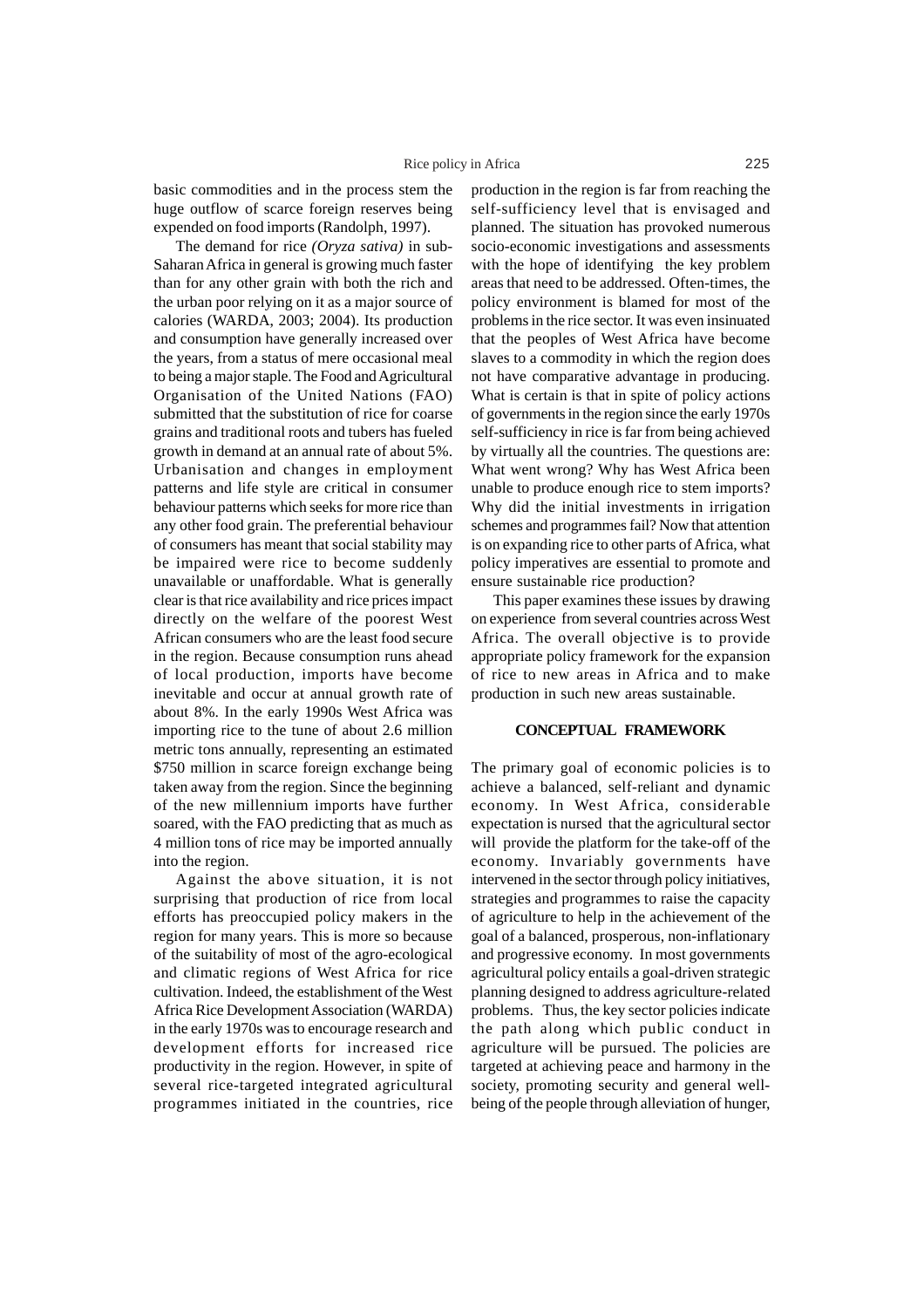malnutrition, ill-health and poverty. Agricultural policy implies roles, procedures, programmes, institutions and budgets in pursuant of specific courses of action.

Policy pronouncement or enactment is generally targeted at macro, micro or sector-specific purposes and it is used for four inter-related purposes:

- Policies are used to chart a path for development actions; this tends to make public officials follow laid-down rules and procedures rather than their own fancy and preconceived notions;
- Policies establish entitlements and the goals that are to be achieved; they make things clear and remove ambiguity on the part of decision makers;
- Policies provide a mechanism for the public, the decision makers and implementing agencies to articulate a course of action and organize society's scarce resources to achieve public good; and
- Policies allow decision makers to establish preferences and organize programmes in line with available resources.

The framework for looking at rice policy in West Africa may involve an examination of the various objectives for rice production in the region, the constraints facing the achievement of the objectives, and the appropriateness of the various policies enunciated to accelerate rice development in the region. With respect to the objectives, the member-countries of WARDA nurse the **attainment of self-sufficiency** as part of the broader goal of self-sufficiency in staple food commodities. The case for the domestic development of rice is attributed to the enormous foreign exchange being expended in importation of the commodity. If foreign exchange is saved and sufficient rice is produced internally attention could then shift to other commodities or sectors of the economy which require investments. Production of rice is targeted at **generating income for the farmers**. It is known that the majority of farmers produce rice mainly for the market and not as a subsistence enterprise. Indeed, farmers who could not produce the

traditional cash crops like cocoa, coffee, palm produce, or cotton find solace in the production of rice as a cash crop. A third objective derivable from the income objective is the **equitable distribution of income** with a view to ensuring general welfare of all categories of farmers.

Arising from the determination of governments in West Africa to promote accelerated development of the rice sector, a range of policy measures were instituted to pursue this goal. The policies may be categorised into three broad groups including, trade-related policies, price and marketing policies and investment policies. *Trade policy measures* adopted at various times included restrictions (in form of duties or quantitative controls), port charges, subsidy on imports, taxes and trade levies and other measures. The trade policies caused the domestic prices of rice to diverge from international prices. In most of the countries government intervention in the trade sector attempted to restrict imports in order to raise domestic prices and through this process ensure that farmers earn remunerative income from rice.

*Production/Input policies* either in the form of taxes or subsidies affect prices of inputs used in rice production and, therefore, the production costs as well as the price of output. Inputs which enjoyed substantial subsidies included fertilisers, improved seeds, herbicides, pesticides, agricultural machinery and equipment. Also, farming services such as land clearing, irrigation, farm credit and extension services were covered by the general regime of subsidy support.

*Investment policies* are in the form of subsidized capital creation in production, milling, marketing and supporting infrastructure. Investment policies produce similar effects to those of input subsidies, although their effects are for longer periods and tend to augment other resources.

## **COUNTRY-LEVEL RICE POLICIES**

The purpose of this section is to have a broad view of the policies pursued by a number of West African countries which have had extensive and deep experience in rice production for many years. It is appropriate to delineate the time perspective of policy review into two periods, before and after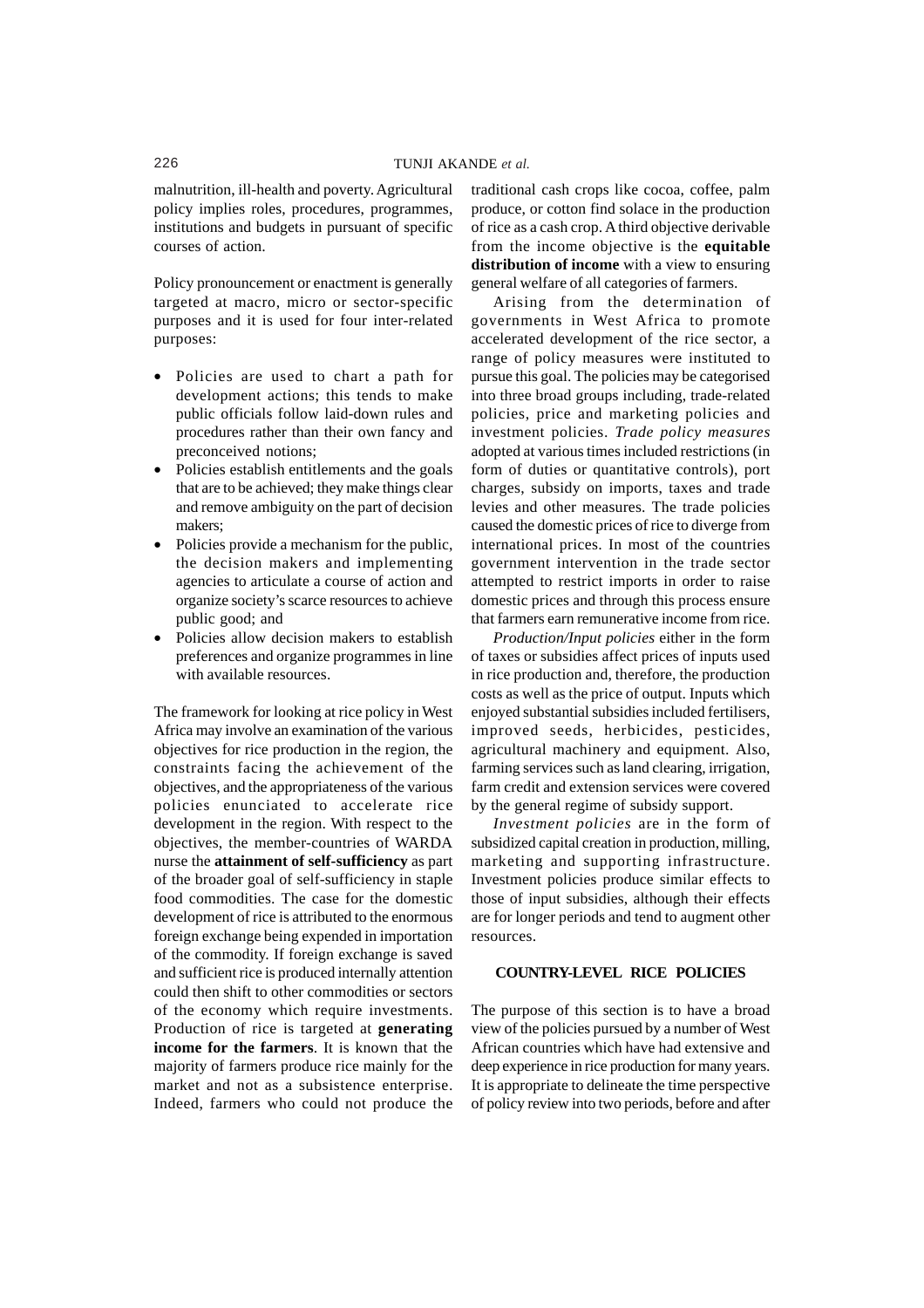the implementation of economic policy measures termed structural adjustment programme (SAP). This is necessary because SAP invariably was instituted to correct some of the anomalies imposed on the economy and the production sector by the very nature of policies pursued by the national governments in the decade following independence. The selection of the countries is not systematic but decided purely on availability of pertinent information for the analysis. Thus, for the review of pre-SAP situation, Cote d'Ivoire, Mali, Nigeria and Senegal are selected while the post-SAP review covers more countries.

# **PRE-SAP RICE POLICIES**

**Cote d'Ivoire.** Cote d'Ivoire is essentially a successful agricultural country, always touted as an African success story in agricultural development, that is, until the beginning of the present debacle. The country was said to be selfsufficient in rice in the 1970s (Humphreys, 1981). The growth rate of rice output per *annum* was about 5 per cent, promoted by government policies which engendered supplies of improved inputs, fertilisers, irrigation and mechanised techniques. Rice was the only staple food crop for which Cote d'Ivoire established a state development company during the period. The country emphasised four types of policies prior to undergoing SAP (Commander, 1989). These were research, institutional, investment and pricing. The research policies focused on using technological improvements to stimulate increased output of rice. Taiwanese technical experts were on hand to assist initiate viable smallscale irrigation schemes and extension programmes. Improved seeds obtained from India and Philippines were introduced and research helped to identify profitable production systems and methods of development.

Institutional policies were tailored towards effective input delivery and marketing of output. SODERIZ initiated a contract system for the supply of modern inputs such that the farmers made payments in cash or paddy at the time of harvests. A large array of inputs and services was greatly subsidized, inputs and services such as treated seeds, fertilisers, insecticides, equipment, land development, extension services,

maintenance of irrigation works and mechanisation were provided at a fraction of the actual costs.

Investment policy took the form of long-term capital development of irrigation projects in the savannah zone to the north of the country as well as the establishment of industrial-scale rice mills. However, the development of irrigated lands was below target, as only half of the area planned was covered.

Trade and domestic price policies were geared towards ensuring fair prices for local rice producers and insulating producers and consumers from divergent prices. But this was difficult to sustain following fourfold increases in world rice prices in the mid-1970s. There was an inevitable corresponding upswing in domestic prices which depressed demand dramatically such that there were gluts in the market as a result of previous imports that now could not be sold.

**Senegal.** Senegal is more famous for groundnut production and export. During the 1970s, the country was a net importer of rice, consumed mainly in Dakar (Randolph and Toure, 1995). Domestic rice production comes mainly from the Casamance region. The Senegalese government had made efforts to stabilize consumer prices by adopting an official price for rice. The official price was defended with large quantities of imports. Later rice policy was tuned towards expanding domestic production under more secure water control systems. The policy was supported with extension activities, public investments in irrigation projects, and input subsidies. That is Senegal had no comparative advantage in rice production except when it adopted animal traction technique in production.

**Mali.** The Malian state embarked on socialist transformation of the economy and society in the first decade of independence, 1960-1968. Mali actually elected to pursue a Marxist system of planning and, in effect, pursued policies of nationalization, establishment of state industries and commercial enterprises, and significant public investments in transportation. The government set up producer and consumer cooperatives, outlawed private commerce and established a group of state monopolies. The main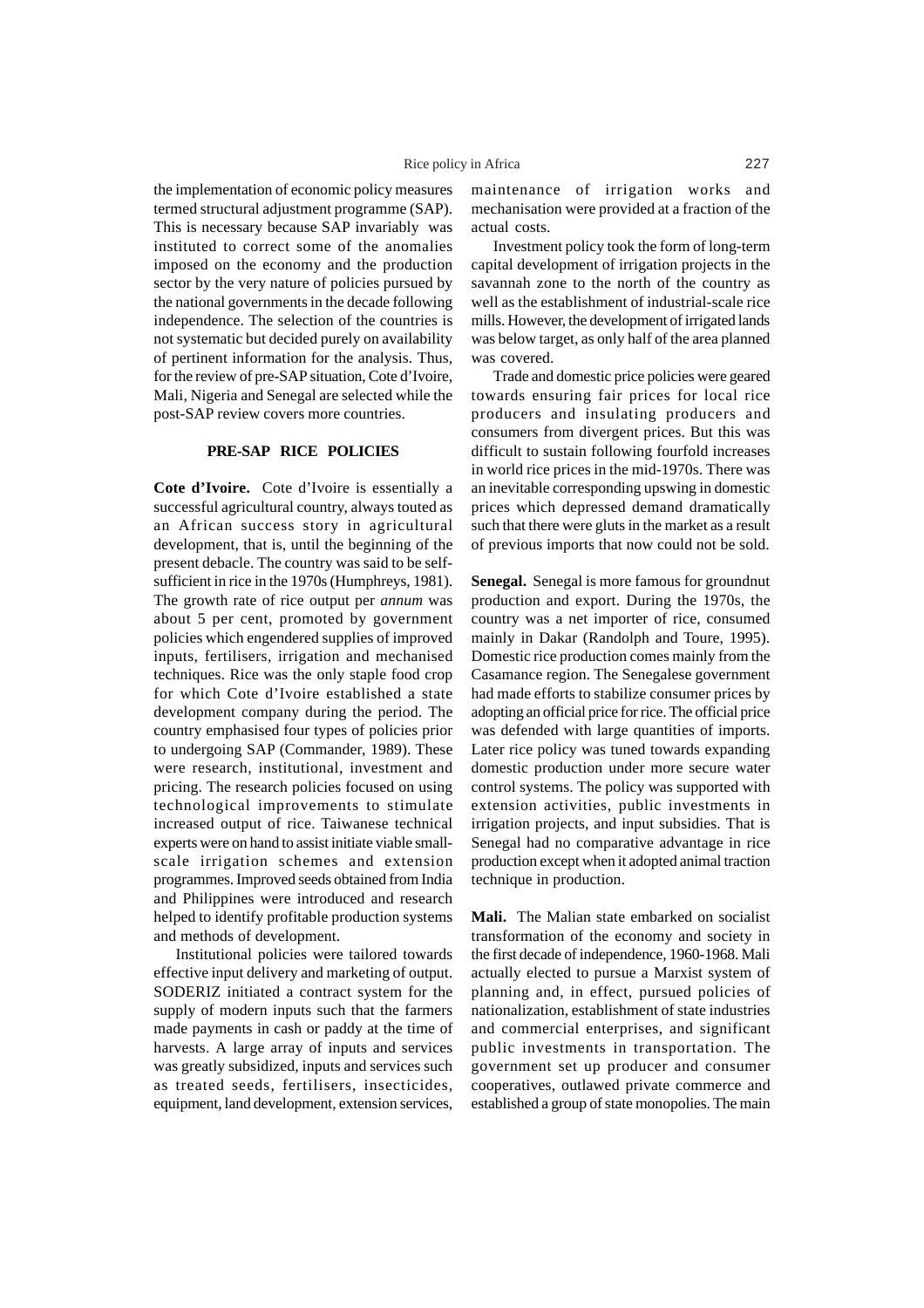objective of Malian agricultural policy at the time was to supply cheap cereals to the urban population in order to hold down wages and to increase exports. Government original policy was to set up collective fields in the villages with the hope that the scheme would make agriculture more productive. Other policy instruments were a system of fixed producer prices, fixed consumer prices and the establishment of state agencies – Office des Products Agricoles du Mali (OPAM), with legal monopoly on cereals trade and the Societe Malienne d'Importation et d'Exportation (SOMIEX), which had legal monopoly on the marketing of export crops.

Over the years the Malian rice policy has been to achieve self-sufficiency and improve security of food supplies. Other objectives are to improve rural incomes and raise the nutritional standard of the population. The main goal of the first Malian government, that is, to control the production and marketing of cereals in order to maintain low prices, was stepped down by the military government that took over power in 1968. The central instruments of policy then became technical improvement and investment in rice production in the Office du Niger and in the two main rice projects at Segou and Mopti.

Results of a major study show that the Malian rice sector had a strong comparative advantage in the production of the commodity arising from low labour and irrigation costs, fairly high paddy yield and efficient milling (McIntire, 1981). Efficient techniques were adopted by farmers because the techniques were more privately profitable than traditional rice production techniques. The supply response of farmers enabled the Malian government to achieve most of the objectives of its rice policy, especially the objectives to supply cheap rice to its urban populations.

**Nigeria.** Nigeria produces as much rice as the rest of West Africa and imports as much as the rest of the region. Although the per *capita* consumption trails are below that of the subregion ( 29 kg per *capita* per *annum* as against 35 kg per caput per annum), Nigeria is experiencing a very rapid consumption profile in rice with some 5 million metric tons being required on an annual

basis presently to meet increasing demand. Since the mid-1970s domestic production has increased annually at 10%, mostly by extensification.

Prior to reforms the Nigerian rice sector showed certain characteristics, namely:

- fecundity of importation was pre-eminent and unrestricted as to the sources or quality;
- government was directly involved in distribution and marketing of imported rice and , strangely, was absorbing the associated marketing costs;
- urban consumers were becoming increasingly tuned towards consuming more rice than ever before, as a result of significant drop in domestic prices and the ease of preparation as compared with local coarse grains; and
- rice producers enjoyed some subsidy on inputs but this was not sufficient to offset the depression in output prices because of cheap imports.

Rice imports became a sore point in the early 1980s as a result of general economic depression of the Nigerian economy and surfeit of foreign exchange to sustain imports. Consequently, a total ban on importation came into effect in 1985 and lasted till 1995. In specific terms, Nigeria during this period employed several trade policy measures in the rice sector with the hope of raising domestic production in order to stem imports. Trade policy measures adopted included tariffs, restrictions and outright bans. In the 1970s and early 1980s, huge petroleum earnings coupled with an overvalued exchange rate, facilitated cheap imports which eroded the competitiveness of local producers. With the ban on imports in 1985, there was some incentive for farmers to increase output but because locally-produced rice was of such poor quality, there was no significant demand for local rice. In point of fact, illegal imports boomed.

**Performance of the rice economy during pre-SAP era.** What is obvious is that the policies pursued in the early period of independence in most rice-producing West African countries failed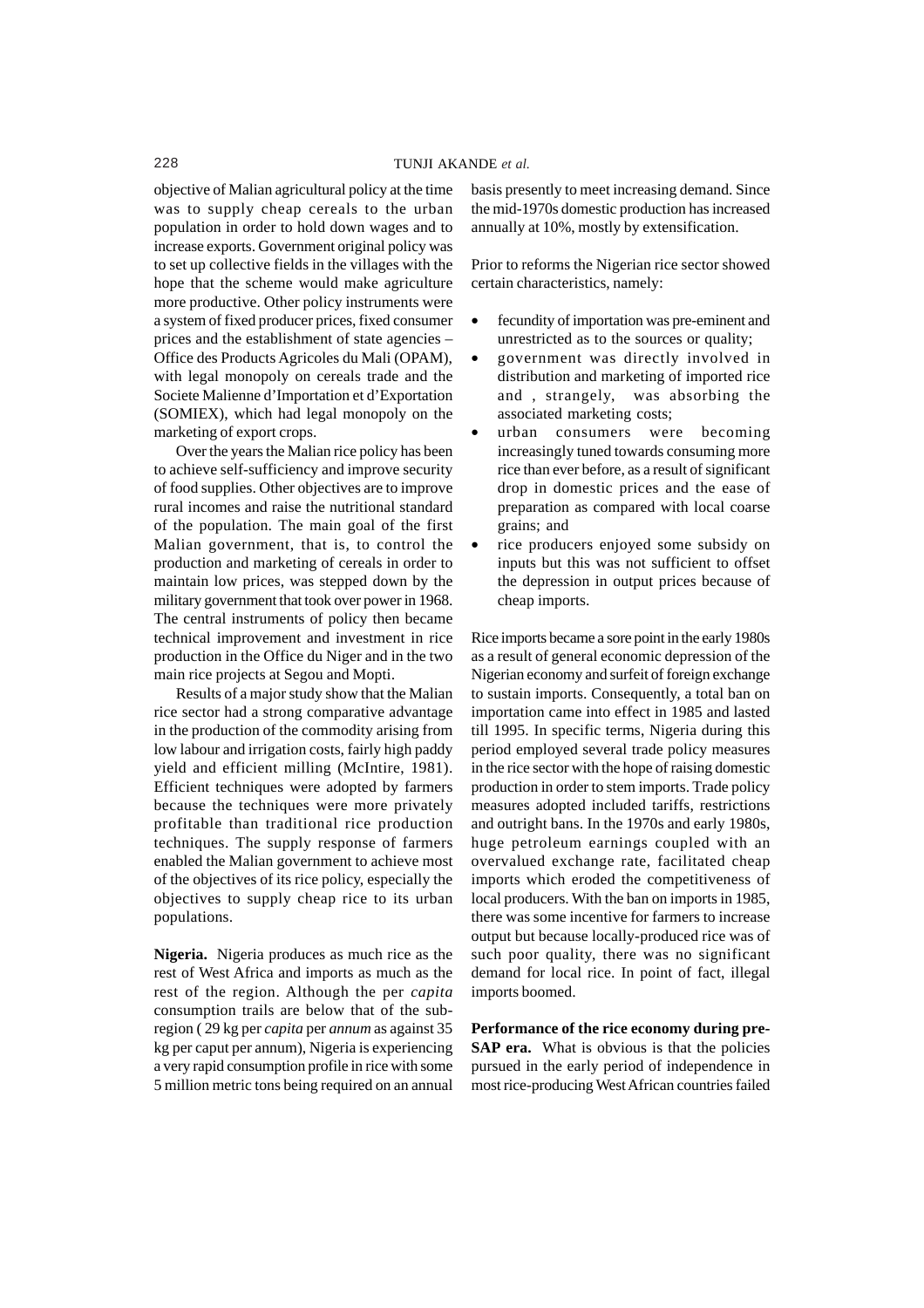## Rice policy in Africa 229

to achieve the objectives of the various governments. While the results of policies were inevitable given the rather late attention paid to the food sector, it was also clear that both the objectives and the policies pursued were conflicting. Providing cheap food for consumers and remunerative income for producers could not be achieved given the poor management and execution of rice projects in most of the countries. High productivity could not be assured resulting in low rate of return of large-scale irrigation investments against expectation and plans. The policies failed to establish comparative advantage in rice production in most of the countries (see Table 1), tasking the wisdom of investing in rice when other crops were showing better performance.

The performance of the rice sector could not be divorced from that of the entire agricultural sector, which actually showed a depressed state as a result of overvalued exchange rates of the era and the policies of accumulation of governments which taxed agriculture to generate development funds for the entire economy. Investments in agriculture were also a fraction of the overall annual budgets in most of the countries. Indeed, the entire national economy was performing badly with huge debt, high rate of inflation, stagnant growth, high unemployment, instability in current accounts and a generally depressed economy. The economic and social conditions were poor, which thus made structural adjustment inevitable as a strategy to fix the economy.

## **POST-SAP RICE POLICIES**

In the 1980s and early 1990s governments in West Africa initiated macro-economic stabilization and structural adjustment programmes to reinvigorate their stagnant economies. The policy measures under SAP emphasized the role of the market in shaping economic development. What SAP did was to eliminate state intervention in most economic activities, and replace the state with private sector. A battery of fiscal, monetary, wage and incomes policies as well as trade and exchange rate measures was introduced in most of the countries that accepted adjustment loans.

The economic re-structuring affected the rice sector in West Africa in a fundamental way, initiating major reforms in the sector by redefining its structure and policy environment. In the mid-1990s WARDA evaluated the impact of the programme in several countries including Cameroon, Mali, Mauritania, Niger, Nigeria and Senegal. The group of studies confirmed that reforms in the Sahelian and humid countries were very extensive as they reduced the role of state agencies in producing and purchasing paddy, marketing rice and determining prices. The reforms substantially increased private sector participation at each level of the domestic rice marketing chain. Although changes had been less dramatic in input and imported rice markets, SAP significantly reduced producer incentives, left consumer incomes unchanged and reduced call on the national budgets. There was improvement in competitiveness of local rice in relation to imported rice and there was enhanced selfsufficiency. The general changes observed in selected indicators of performance, before and after the implementation of SAP policy measures, in six West African countries are as summarized in Table 2.

# **WHY RICE POLICIES IN AFRICA ACHIEVED LITTLE SUCCESS**

It is obvious from the analysis above that rice policies in Africa have generally failed to secure self-sufficiency, remunerative income, employment and general welfare improvements in the lives of rice producers. Although governments in West Africa have injected considerable resources towards increasing rice production, the result, however, is that no single country in the region could be said to be selfsufficient and food secure in rice. Although Mali is said to have achieved self-sufficiency level, the country has not depicted any features of a country about to enter international or regional trade in rice. The challenges of quality attributes of Malian rice, packaging, storage capacity to meet supply-demand flows as well as other trade logistics including transportation indicate that Mali is not yet ready to engage in rice trade. The country nevertheless has demonstrated the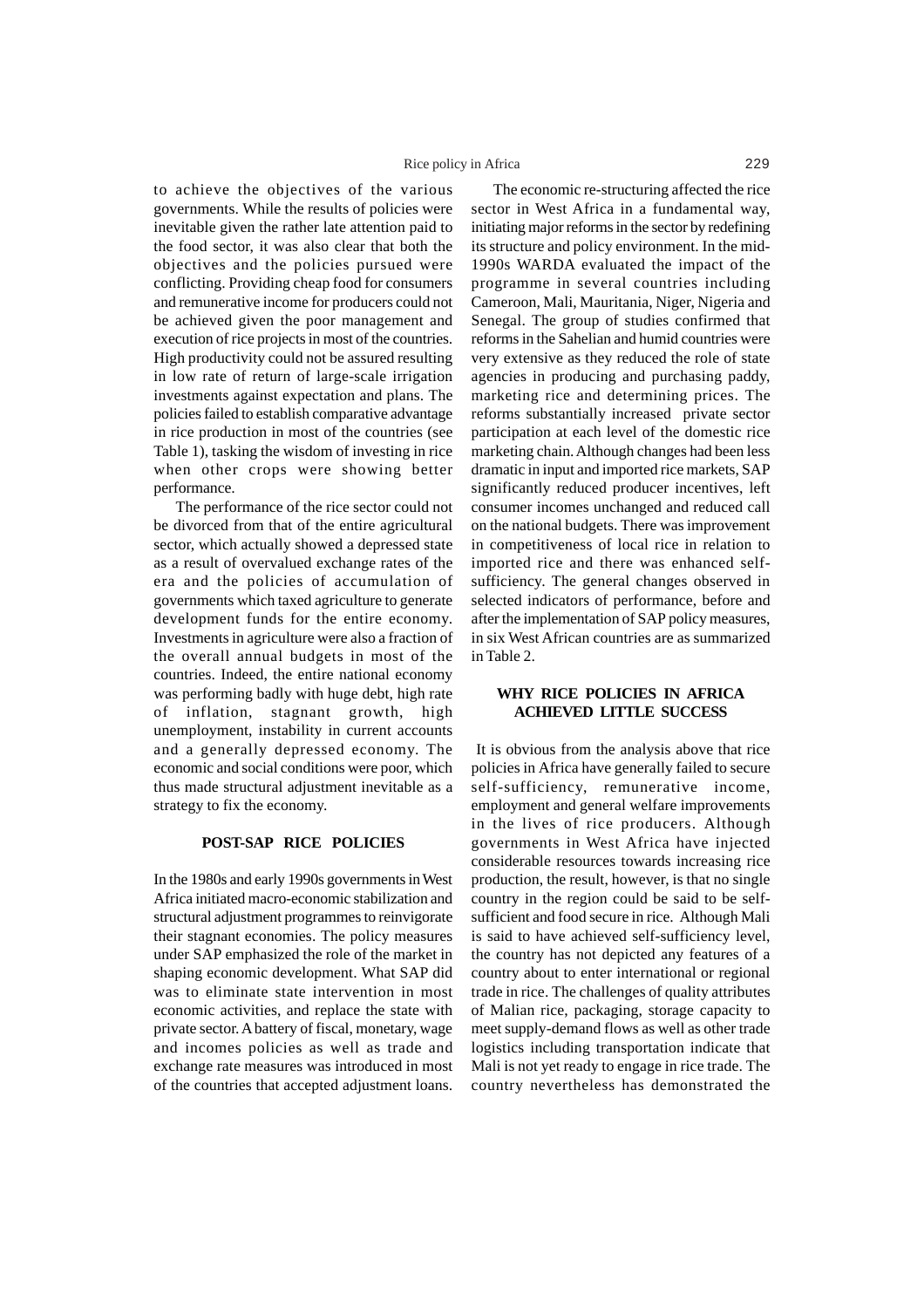# 230 TUNJI AKANDE *et al.*

# TABLE 1. Indicators of competitiveness for rice production in West Africa, 1981

| Rice commodity system by country             |                                            | <b>DRC</b> Indicator |  |  |  |
|----------------------------------------------|--------------------------------------------|----------------------|--|--|--|
| Traditional manual upland                    |                                            |                      |  |  |  |
| Ivory Coast                                  | forest<br>savannah                         | 1.43<br>1.26         |  |  |  |
| Liberia                                      |                                            | 1.78                 |  |  |  |
| Sierra Leone north                           | south                                      | 0.87<br>1.09         |  |  |  |
| Improved manual upland<br>Ivory Coast forest | savannah                                   | 1.43<br>1.53         |  |  |  |
| Liberia                                      |                                            | 1.99                 |  |  |  |
| Sierra Leone                                 | south<br>North                             | 0.82<br>1.13         |  |  |  |
| Animal traction upland<br>Ivory Coast        | savannah                                   | 1.41                 |  |  |  |
| Senegal (Casamance)                          |                                            | 1.04                 |  |  |  |
| Mechanised upland<br>Ivory Coast             | savannah                                   | 1.67                 |  |  |  |
| Liberia                                      | Traditional manual swamp                   | 1.48                 |  |  |  |
| Mali                                         |                                            | 0.72                 |  |  |  |
| Sierra Leone                                 |                                            | 0.69<br>0.9          |  |  |  |
| Improved manual swamp<br>Ivory Coast         | forest<br>Savannah                         | 1.75<br>1.65         |  |  |  |
| Liberia                                      |                                            | 1.44                 |  |  |  |
| Senegal (Casamance)                          |                                            | 1.26                 |  |  |  |
| Sierra Leone                                 | south<br>North                             | 0.82<br>0.94         |  |  |  |
| Sierra Leone                                 | Improved manual mangrove<br>south<br>north | 0.74<br>0.98         |  |  |  |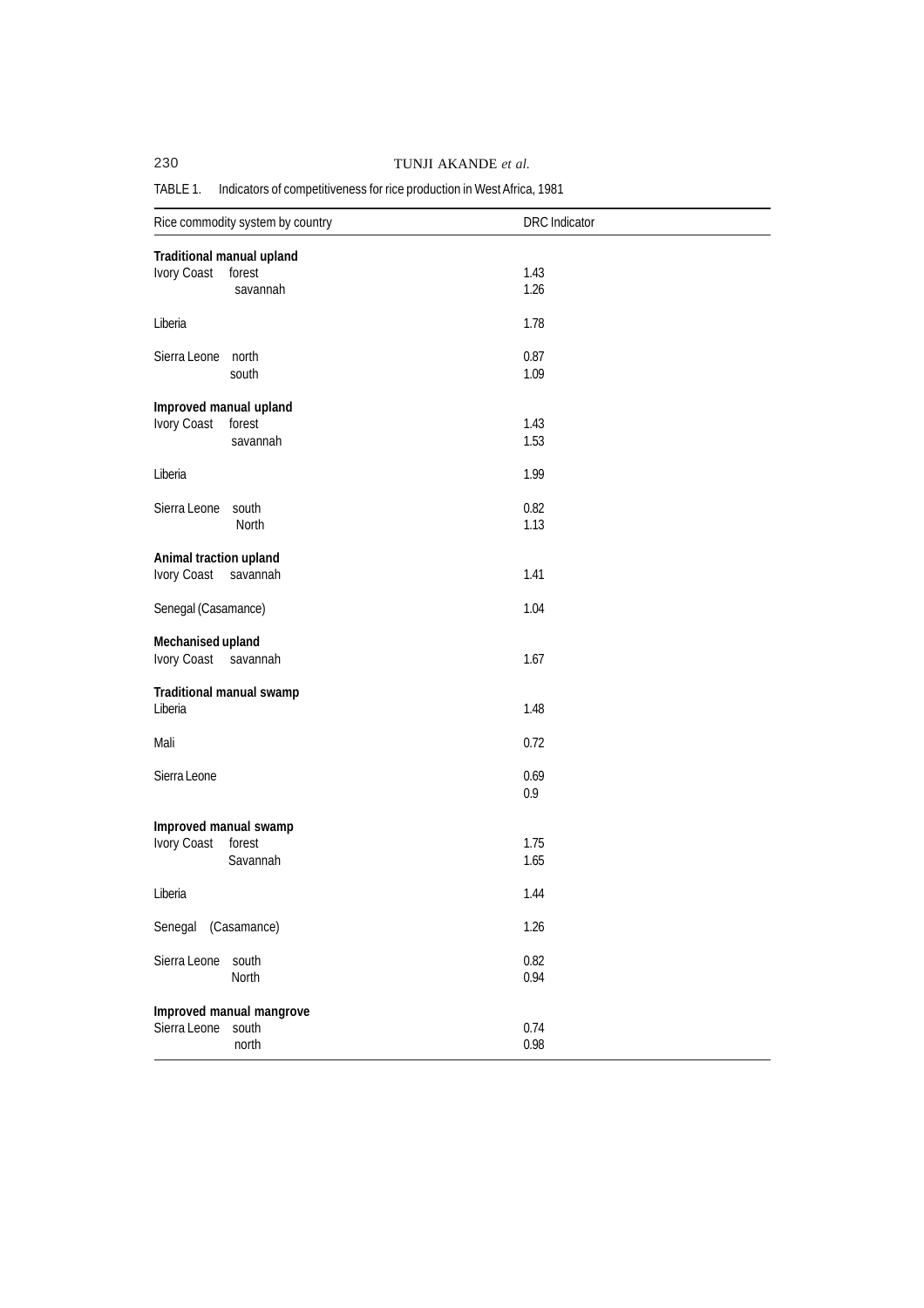# Rice policy in Africa 231

### TABLE 1. Contd.

| Rice commodity system by country                                | <b>DRC</b> Indicator |  |
|-----------------------------------------------------------------|----------------------|--|
| Animal traction swamp<br>Mali                                   | 0.65                 |  |
| Partially mechanized swamp<br>Ivory Coast<br>forest             | 1.61                 |  |
| Liberia                                                         | 1.69                 |  |
| Improved manual uncontrolled flooding<br>Sierra Leone bolilands | 0.72                 |  |
| Animal traction uncontrolled flooding<br>Mali                   | 0.99                 |  |
| Mechanized uncontrolled flooding<br>Sierra Leone bolilands      | 1.01                 |  |
| Animal traction controlled flooding<br>Mali                     | 0.74                 |  |
| Improved animal traction controlled flooding<br>Mali            | 0.59                 |  |
| Improved animal traction irrigated single crop<br>Mali          | 0.59                 |  |
| Mechanized irrigated multiple crop<br>Senegal<br>Fleuve         | 2.35                 |  |
| Ivory Coast                                                     | 2.99                 |  |
| Manual irrigated multiple crop<br>Ivory Coast savannah          | 1.74                 |  |
| Senegal Fleuve                                                  | 1.41                 |  |

Source: Pearson *et al*. (1981)

capacity and capability of producing at selfsufficiency level on a sustainable basis. Other countries are perpetually producing barely half of their requirements and are therefore major actors in the international rice market as importers. Some explanations can be offered for the slow pace of rice production in Africa.

(a) There was misplaced priority arising from initial contradictions witnessed at independence when the new leaders adopted an import substitution industrial strategy without laying the new strategy upon local agricultural raw materials in which the continent has comparative advantage. This caused unnecessary imports at the expense of locally available raw materials. Curiously little attention was paid to the food sector on the wrong notion that food was available and would continue to be available. But the Sahelian drought, internecine wars and political dislocations soon disrupted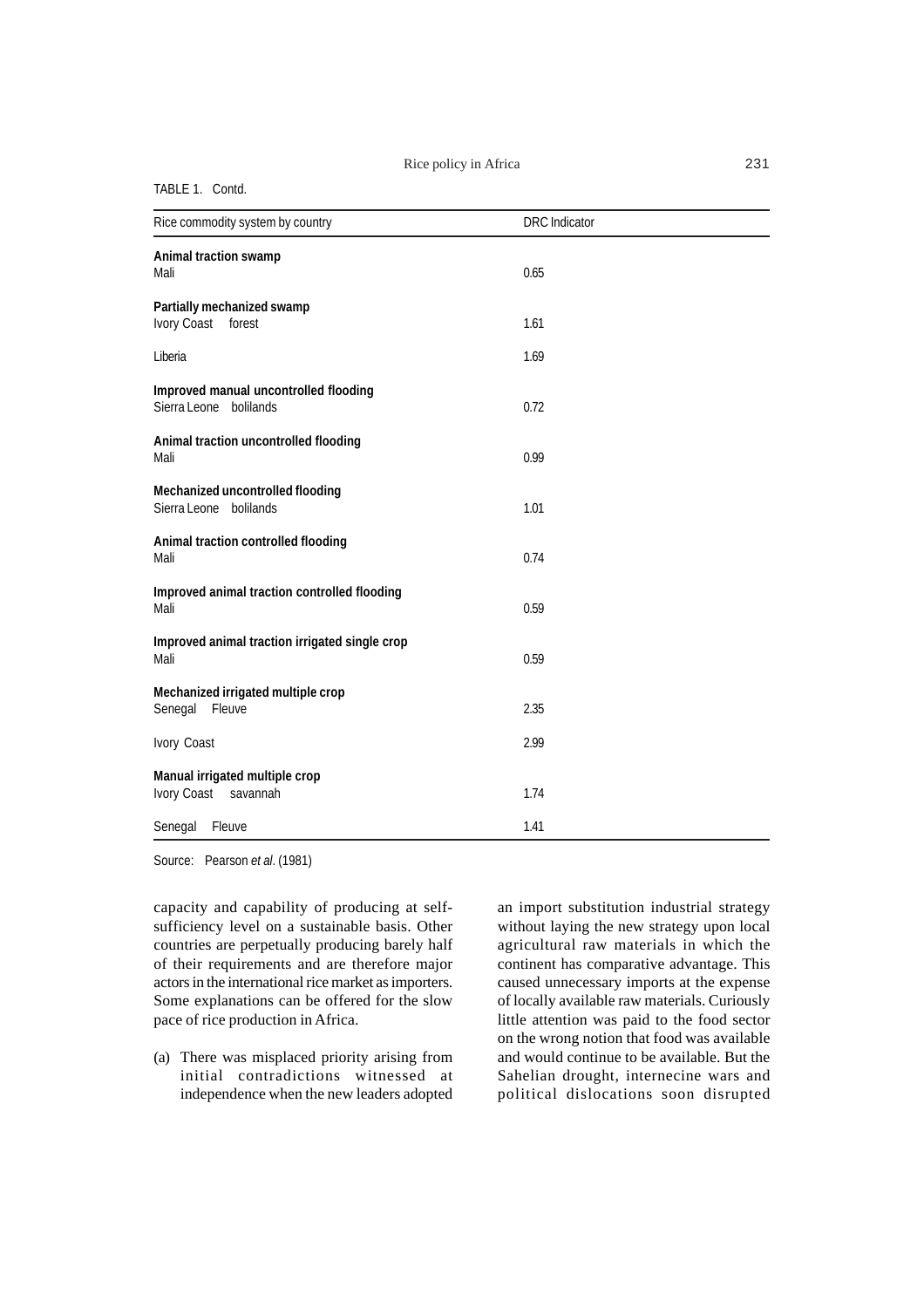232 TUNJI AKANDE *et al.*

| Country and year<br>of study | Rice commodity system                                                                      | DRC indicator |
|------------------------------|--------------------------------------------------------------------------------------------|---------------|
| Sierra Leone - 1995          | Upland traditional, hand pounded, self consumption                                         | 0.53          |
|                              | Inland valley traditional, hand pounded, self consumption                                  | 0.52          |
|                              | Inland valley, dehuller, local market                                                      | 0.89          |
|                              | Mangrove traditional, hand pounded, local market                                           | 0.27          |
| Niger - 1995                 | Irrigated private, high input, dehuller, national market                                   | 0.91          |
|                              | Irrigated public, high input, dehuller, self consumption                                   | 0.38          |
|                              | Irrigated public, high input, dehuller, national market                                    | 0.57          |
|                              | Irrigated public, high input, industrial mill, national market                             | 0.73          |
| Senegal - 1996               | Inland valley swamp, traditional, hand pounding, self consumption                          | 1.11          |
|                              | Inland valley swamp, traditional, huller, self consumption                                 | 0.85          |
|                              | Irrigated public, direct seeding, mechanized harvesting, dehuller, national market         | 1.34          |
|                              | Irrigated private, direct seeding, mechanized harvesting, dehuller, national market        | 1.01          |
|                              | Irrigated private, direct seeding, mechanized harvesting, rice mill, national market       | 1.04          |
|                              | Irrigated private, direct seeding, mechanized harvesting, industrial mill, national market | 1.28          |
|                              | Irrigated public, transplanting, dehuller, national market                                 | 1.52          |
|                              | Irrigated private, direct seeding, dehuller, local market                                  | 0.93          |
|                              | Irrigated private, direct seeding, industrial mill, national market                        | 1.02          |

TABLE 2. Indicators of competitiveness of rice production systems in West Africa after SAP

Source: Randolph and Edwin (1995); Randolph and Toure (1995); Randolph (1997)

agricultural production with dire consequences on food supplies such that several countries in the Sahel region had to depend on significant food imports and food aid. What this implies was that rice programmes suffered from the lack of adequate attention which was the bane of food crops in general.

- (b) Associated with the above factor were the frequent changes in government as a result of military coups across the continent. The result of these changes had been changes in emphasis and focus on the appropriate strategies to feed the people. In Mali, for instance, the leaders of the military junta that came into power in 1968 came with new policies, orientation and programmes for the rice sector which de-emphasised the objective of making rice available at low prices for the urban population. In other countries the changes in policy direction had created lags in the implementation of development programmes.
- (c) There was no optimal policy mix. The price as well as trade policies pursued were not capable of effecting the desired changes in the rice sector. The policies were frequently being changed, even within the year as shown in the case of Nigeria. This instability in policy environment could not but create an unstable investment environment for producers and other stakeholders hoping to explore the opportunities in the rice sector.
- (d) In all the countries women are important stakeholders in rice production, processing and marketing. But technological adaptations and practices fail to pay sufficient attention to the needs of women folk who perform most tasks on the rice farm. Gender insensitiveness in technology development obstructs efficiency and performance. Men tend to receive more attention even though their activities on rice farms are not as elaborate as those of women.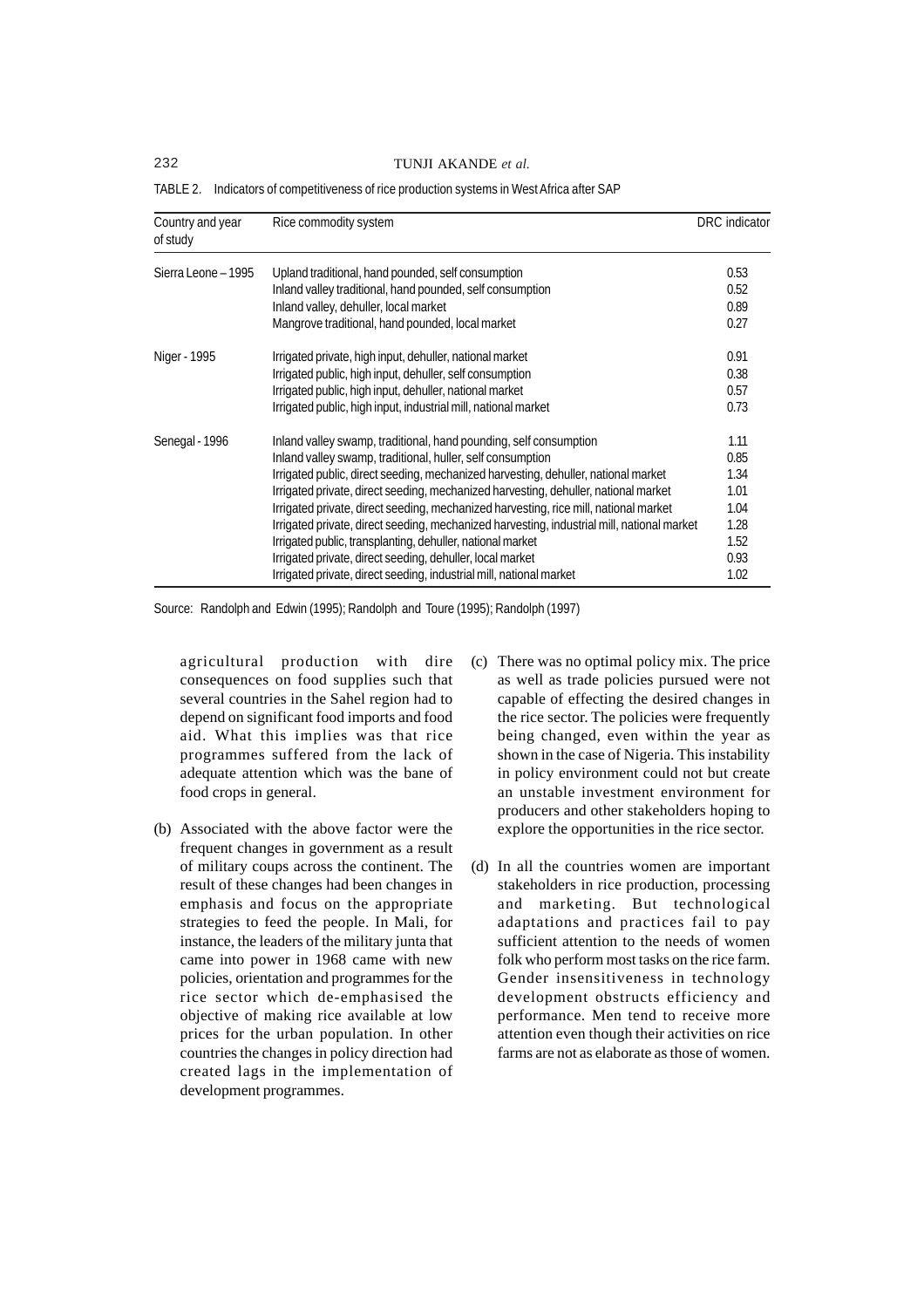- (e) The poor quality of local rice prevents sufficient consumer demand which could serve as a reason for increased production by the farmer. While the discriminatory consumer behaviour is quality induced, there is little price differential between local and imported rice to warrant consumers sacrificing quality for the price incentive. The transaction costs associated with local rice are substantial because producing areas are different from consuming centres.
- (f) The reliance on exotic technology (fertilisers, herbicides and pesticides) has contributed to low output of rice in Africa. None of the West African rice-producing countries has sufficient capacity to manufacture its requirement of chemical inputs nor to import and distribute enough quantities of these inputs. Associated problems concerning inputs are the high prices and transaction costs since these inputs are found only in designated areas in urban locations which farmers have to visit to make purchases.
- (g) Lack of sufficient quantities of improved seed rice to meet the planting needs of farmers across various ecologies. This made a large proportion of rice farmers to depended on the traditional varieties which are of low yield.
- (h) The high demand for labour by rice activities as compared with other staple crops which farmers also cultivate, even at more lucrative returns tends to discourage farmers from expanding their rice holdings.

# **PROSPECTS OF AFRICAN RICE INITIATIVE**

The African Rice Initiative is conceived as an Africa-wide rice development plan, deriving its strength from research that must be anchored on the Comprehensive Africa Agriculture Development Programme (CAADP) of the New Partnership for Africa's Development (NEPAD). That is, rice development in the continent must reflect the goals of national and continental development objectives of poverty eradication,

food security, and prosperous African economy and society. These are clearly set out in the NEPAD programme and are also embodied in the Millennium Development Goals (MDGs). While national programmes are necessary, regional programmes and scaling up may move the continent much faster in achieving the goals of rice production in Africa. Thus, possibilities of joint projects must be explored within the general framework of achieving efficiency in resource application. Regional cooperation would be particularly important in providing support and investment for water sector development, infrastructure and access to crucial yieldsupporting inputs.

West Africa's experience is symptomatic of the challenges Africa as a whole may face in expanding rice cultivation. Some of these challenges are discussed as follows:

**High production costs.** Current production costs are high and do not make countries competitive in relation to imported rice. The challenge would be to reduce costs in ways that make rice production not only economically competitive but also socially profitable. If this cannot be achieved, then it makes economic sense to import rice. However, the employment effects of local rice production should not be lost on decision makers and planners. Both the upstream and downstream activities of rice production are labour demanding and should create job opportunities for young school leavers and other providers of labour. But labour costs are high and account for nearly 80% of farm costs across production ecologies. Technology transfer has been generally slow and ineffective and access to inputs and services is constrained. Yields are low because of additional problems posed by iron toxicity, drought, flooding and a pervading infestation of pests and diseases.

**Poor rice quality.** To a large extent the rice produced in West Africa is of poor quality as a result of several factors, including mixing of varieties, inadequate processing, presence of foreign bodies in supposedly clean rice, and broken grains. The problem of quality arises as a result of many actors in the rice production chain.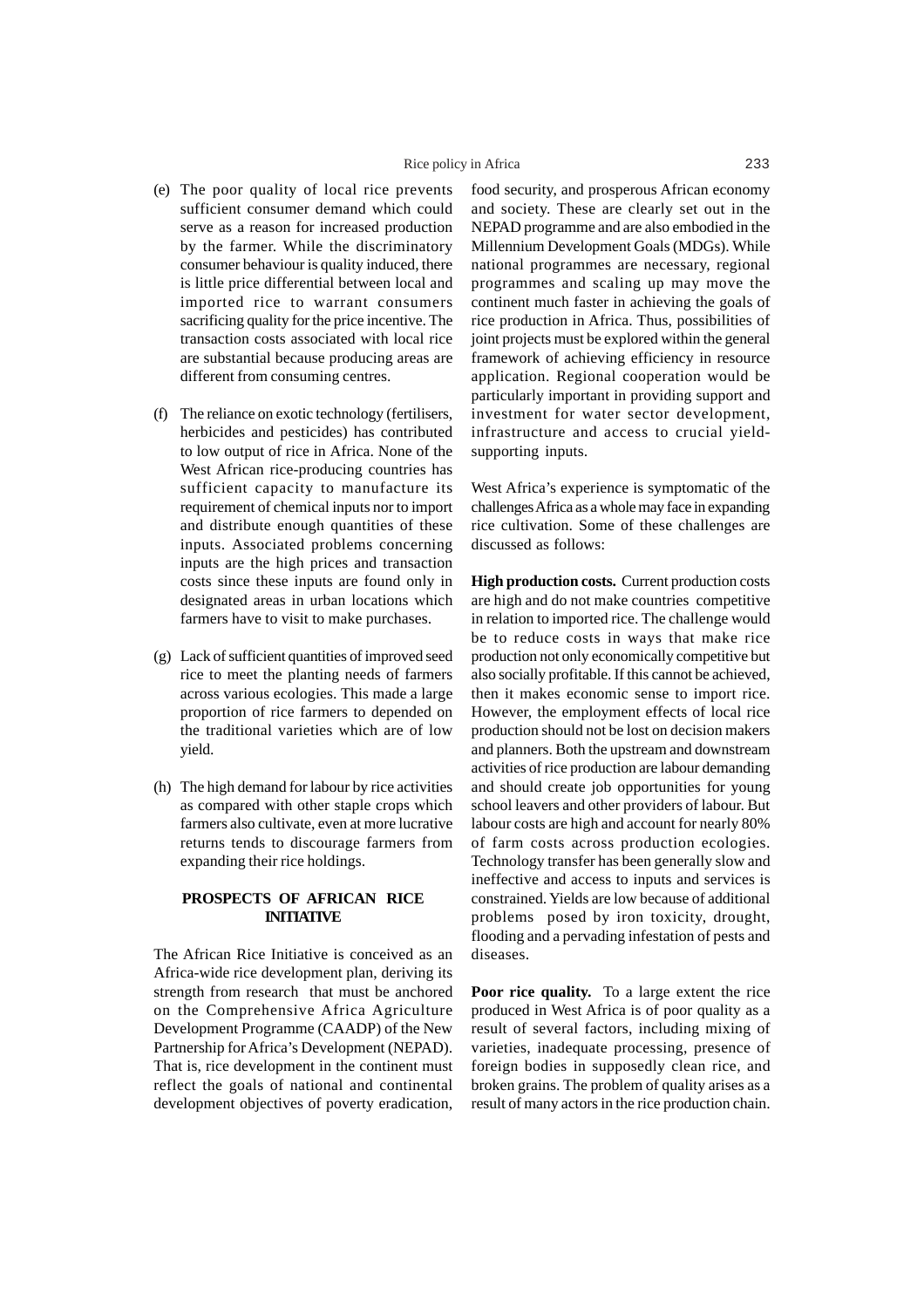234 TUNJI AKANDE *et al.*

# TABLE 3. Changes in selected indicators before and after reforms of the rice sector

| Indicator                                         | Senegal        | Mali     | Niger          | Mauritania     | Nigeria | Cameroon |
|---------------------------------------------------|----------------|----------|----------------|----------------|---------|----------|
| First structural adjustment programme initiated   | 1980           | 1982     | 1983           | 1985           | 1986    | 1988     |
| Reforms in rice sector initiated                  | 1985           | 1985     | 1984           | 1989           | 1987    | 1989     |
| Total change in liberalisation score              | 3.4            | 4.6      | 2.5            | 6.2            | 1.3     | 3.0      |
| Annual growth in domestic rice production         |                |          |                |                |         |          |
| Pre-SAP (%)                                       | 10             | $-24$    | 21             | 18             | 7       | 9        |
| Post-SAP (%)                                      | 5              | 19       | 5              | $-2$           | 15      | $-4$     |
| Real producer paddy price (LCU kg <sup>1</sup> )  |                |          |                |                |         |          |
| Pre-SAP                                           | 72             | 52       | 69             | 19             | 1.5     | 93       |
| Post-SAP                                          | 83             | 67       | 76             | 16             | 1.5     | 46       |
| Real fertiliser price (LCU kg <sup>-1</sup> urea) |                |          |                |                |         |          |
| Pre-SAP                                           | 56             | 109      | 45             | 20             | 0.4     | 50       |
| Post-SAP                                          | 90             | 131      | 54             | 21             | 0.5     | 9        |
| Ratio of paddy price to fertilizer price          |                |          |                |                |         |          |
| Pre-SAP                                           | 1.5            | 0.5      | 1.6            | 1.0            | 7.5     | 1.8      |
| Post-SAP                                          | 1.0            | 0.5      | 1.4            | 0.7            | 3.2     | 1.0      |
| Real consumer rice price (LCU kg <sup>1</sup> )   |                |          |                |                |         |          |
| Pre-SAP                                           | 150            | 172      | 139            | 26             | 1.7     | 212      |
| Post-SAP                                          | 142            | 181      | 155            | 28             | 2.2     | 133      |
| Annual growth in per capita rice consumption      |                |          |                |                |         |          |
| Pre-SAP (%)                                       | 1              | 13       | 11             | 9              | $-2$    | 7        |
| Post-SAP (%)                                      | $\mathbf 0$    | $\theta$ | $\overline{2}$ | $-4$           | $-6$    | 9        |
| Annual growth in rice imports                     |                |          |                |                |         |          |
| Pre-SAP (%)                                       | $\overline{2}$ | 31       | -8             | 7              | $-10$   | 17       |
| Post-SAP (%)                                      | $\overline{2}$ | 10       | 6              | $\overline{2}$ | 5       | 6        |
| Self-sufficiency ratio for rice (domestic         |                |          |                |                |         |          |
| production divided by consumption)                |                |          |                |                |         |          |
| Pre-SAP (%)                                       | 18             | 63       | 46             | 21             | 67      | 45       |
| Post-SAP (%)                                      | 23             | 76       | 50             | 32             | 94      | 58       |
| Government budget (+ = reduced burden)            | $\! + \!$      | $^{+}$   | $^{+}$         | $\! +$         | ÷,      | $^{+}$   |

Source: Randolf (1993); WARDA Annual Report (1993)

Most of the actors are willing to accept the lapses because there is no mechanism to transfer rewards to quality at every stage of production. New and old areas in Africa where rice production is expected to increase would be advised to pay sufficient attention to quality so as to secure consumer confidence and demand for local rice. **Policy instability and uncertain market environment.** Rice is now a structural component of African diet. But past policies were unsure that the rice profile would rise as high as it is today. The food security role of rice was not as emphasised as currently, the challenge being simply to make rice available to urban elites. This